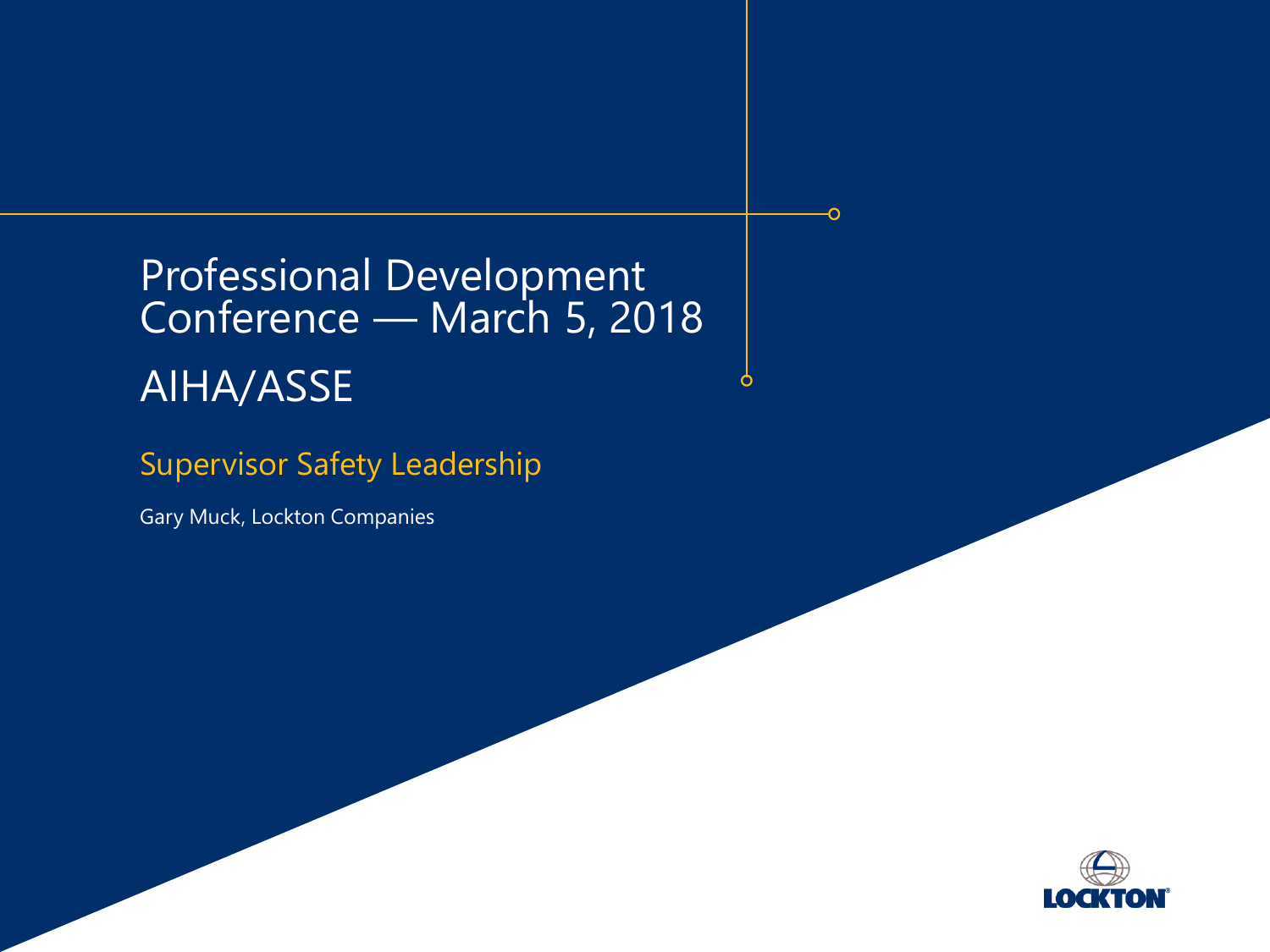## Supervisor safety leadership

#### Presentation outline

- 1. Definition of leadership.
- 2. First things first.
- 3. Progression of the "typical supervisor" and need to invest.
- 4. What does it look like?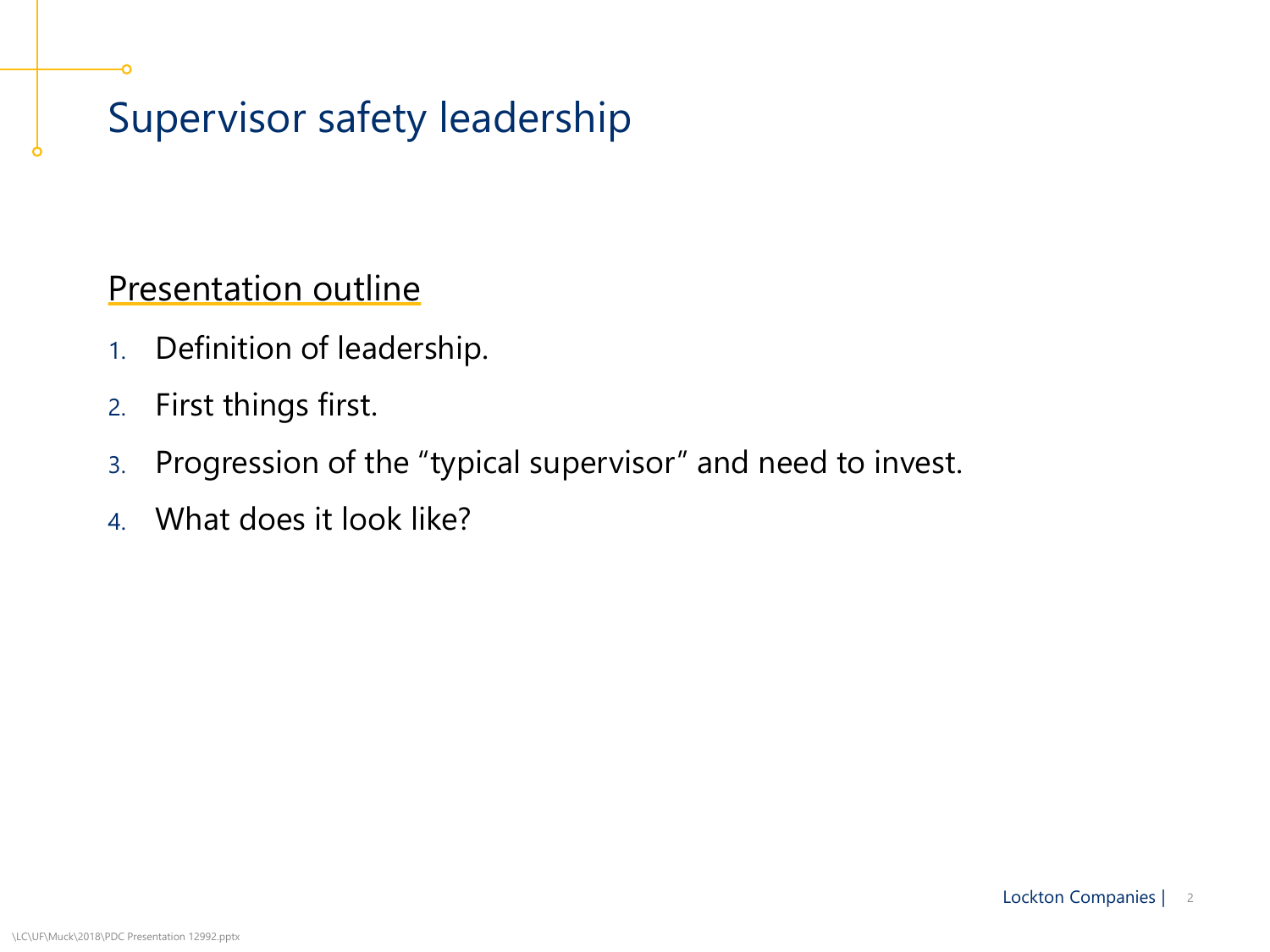"translating vision into reality" — *Warren Bennis*

"a practical skill encompassing the ability of an individual to 'lead' or guide others"

— *Wikipedia*

"a person who directs the activities of others for the good of all" — *The Balance*

"It's a timeless question, and there is no simple answer" *— Harvard Business Review*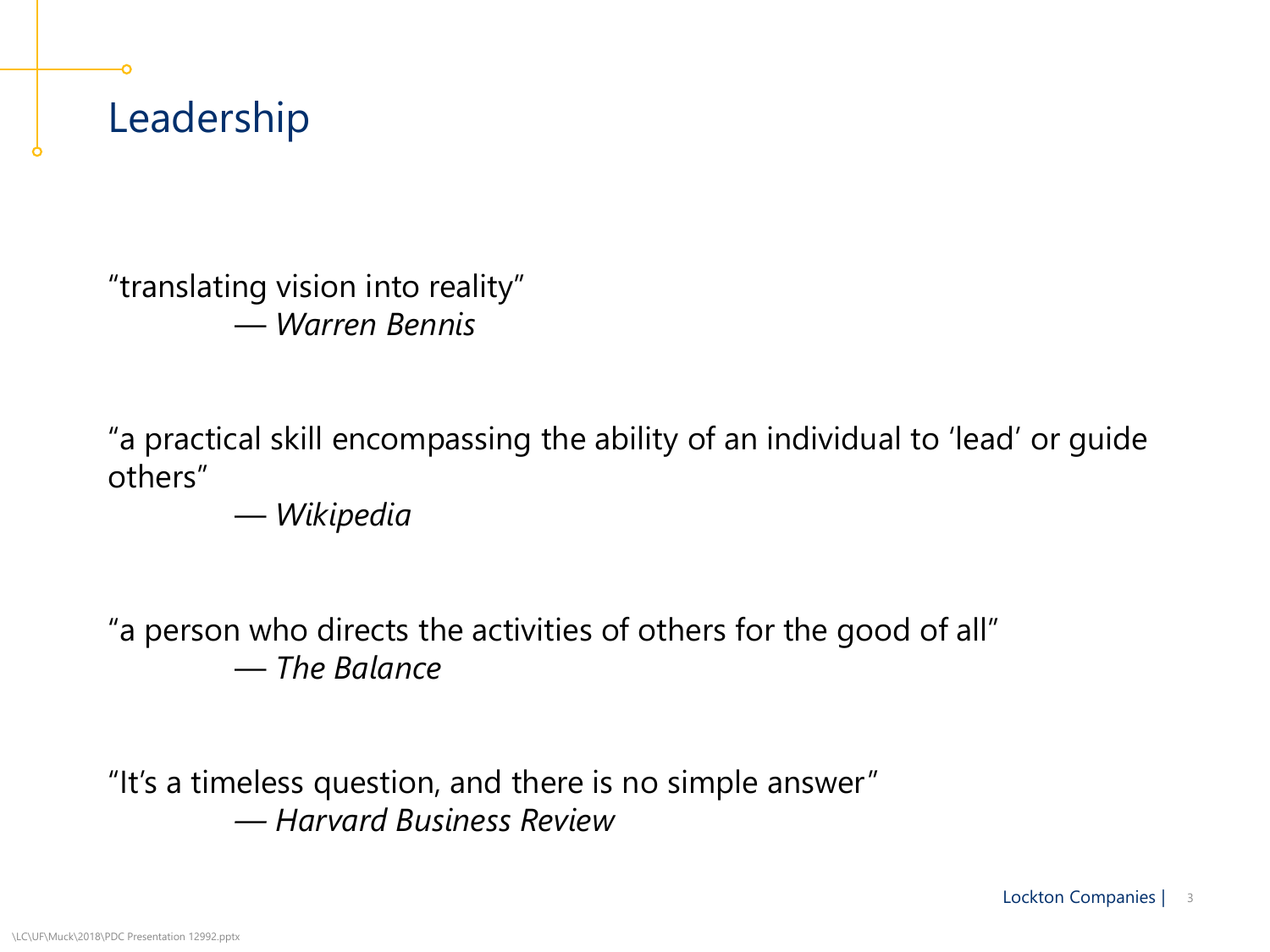## First things first

- **EXTERGHTM** Leadership support at the senior management level
- **Traits of zero injury companies senior management teams**

"The number one downfall in safety is that we assign responsibilities without accountability"

— Don Peterson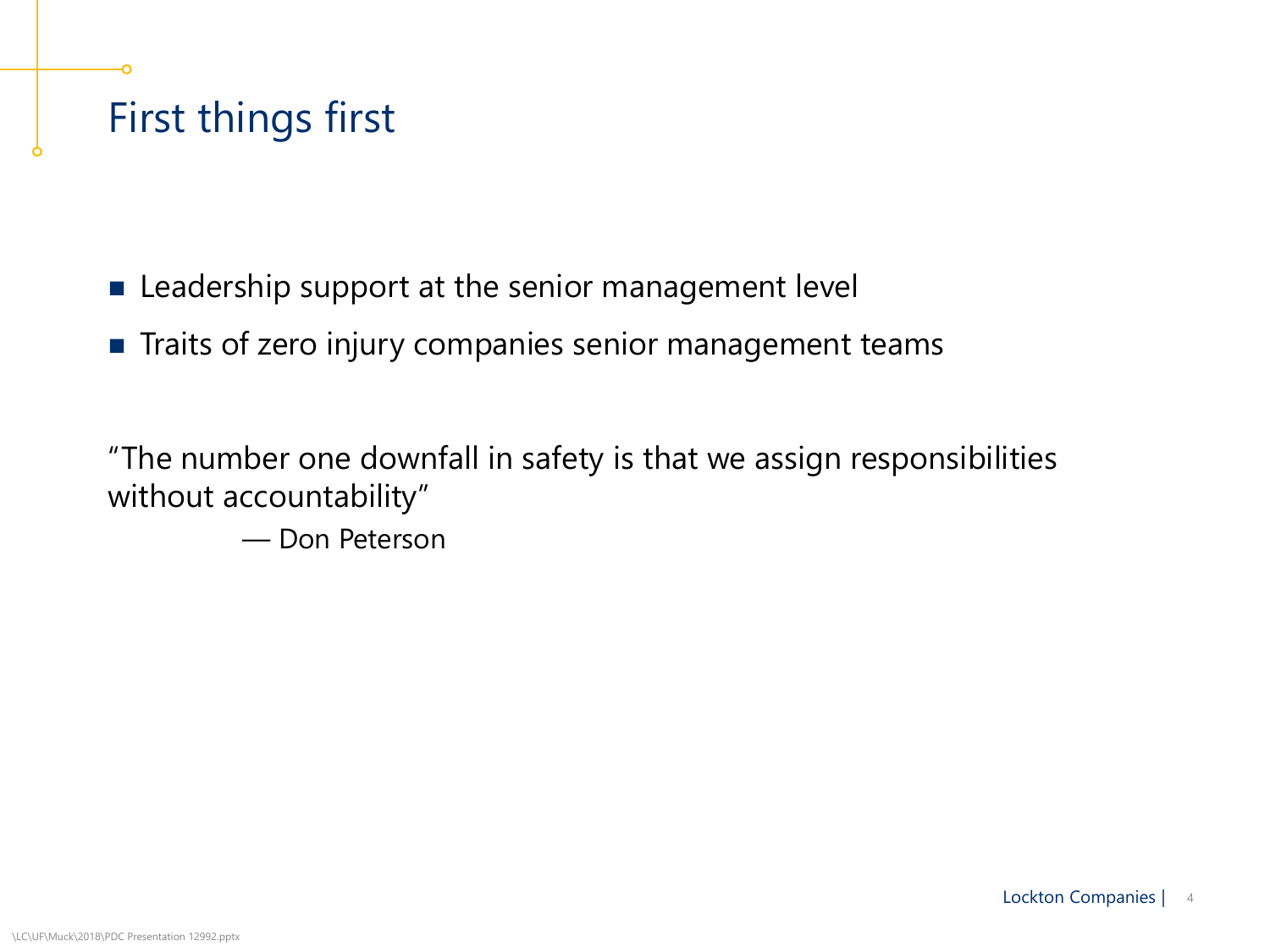#### Supervisor safety leadership

The typical promotion to supervisor

The need to invest into supervisors (local story)

The 4 main leadership skillsets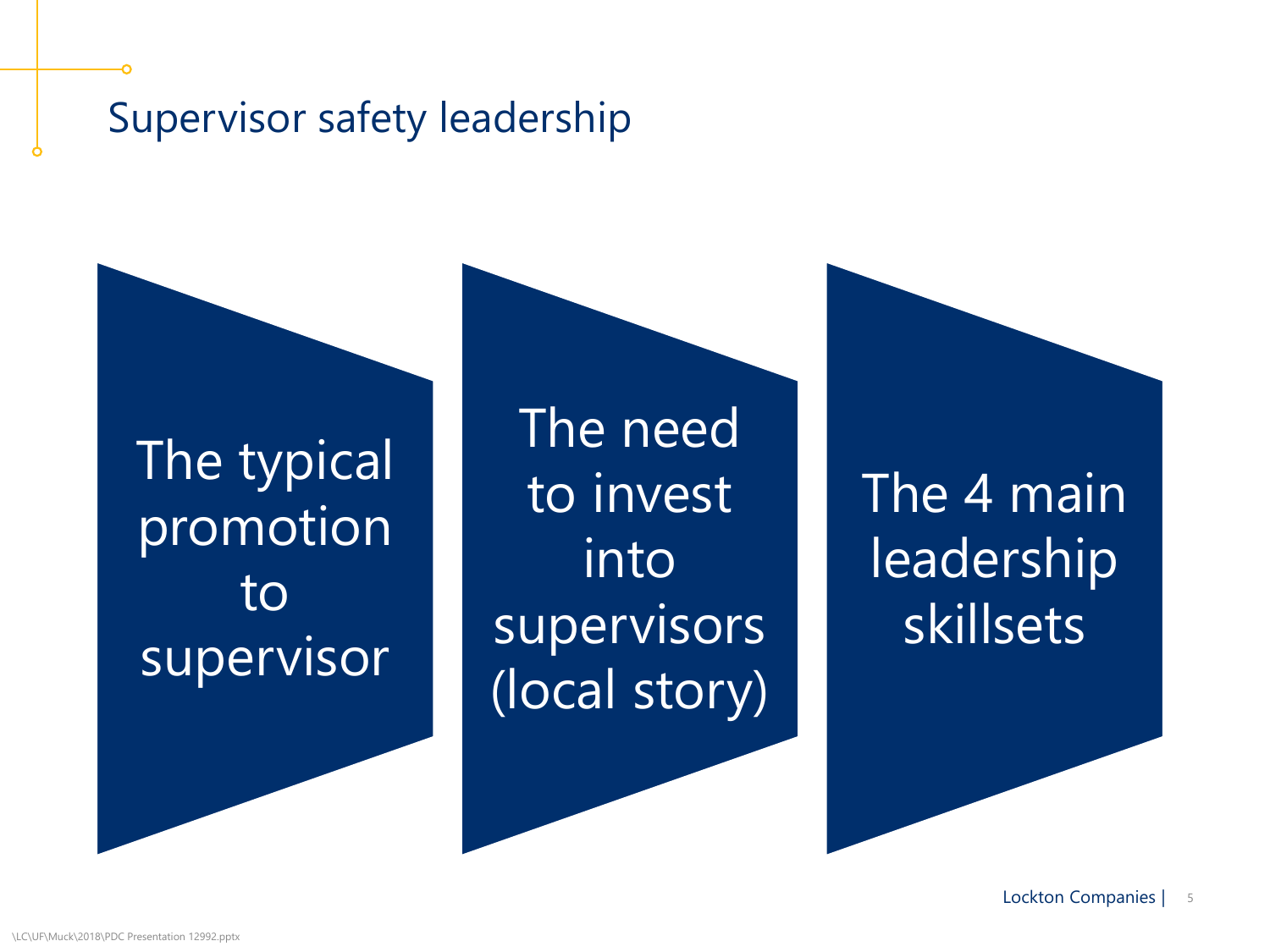Welcome/review goals for this workshop

**Narrative:** use the first 5 minutes of the workshop to introduce participants to the goals and objectives, utilize an icebreaker to set the stage for a highly interactive workshop, full of engagement activities.

Role of the Supervisor/Manager in the [Client] Safety Process Coaching/Motivating/Inspection/Investigation

**Narrative:** this first engagement activity will allow participants to identify what skills they think a supervisor or manager possesses if they are effective at helping the [Client] organization in one of the four focus areas. Essentially, this exercise will open up the participants' thought process pertaining to the skills of coaching, motivating, inspection, and investigation.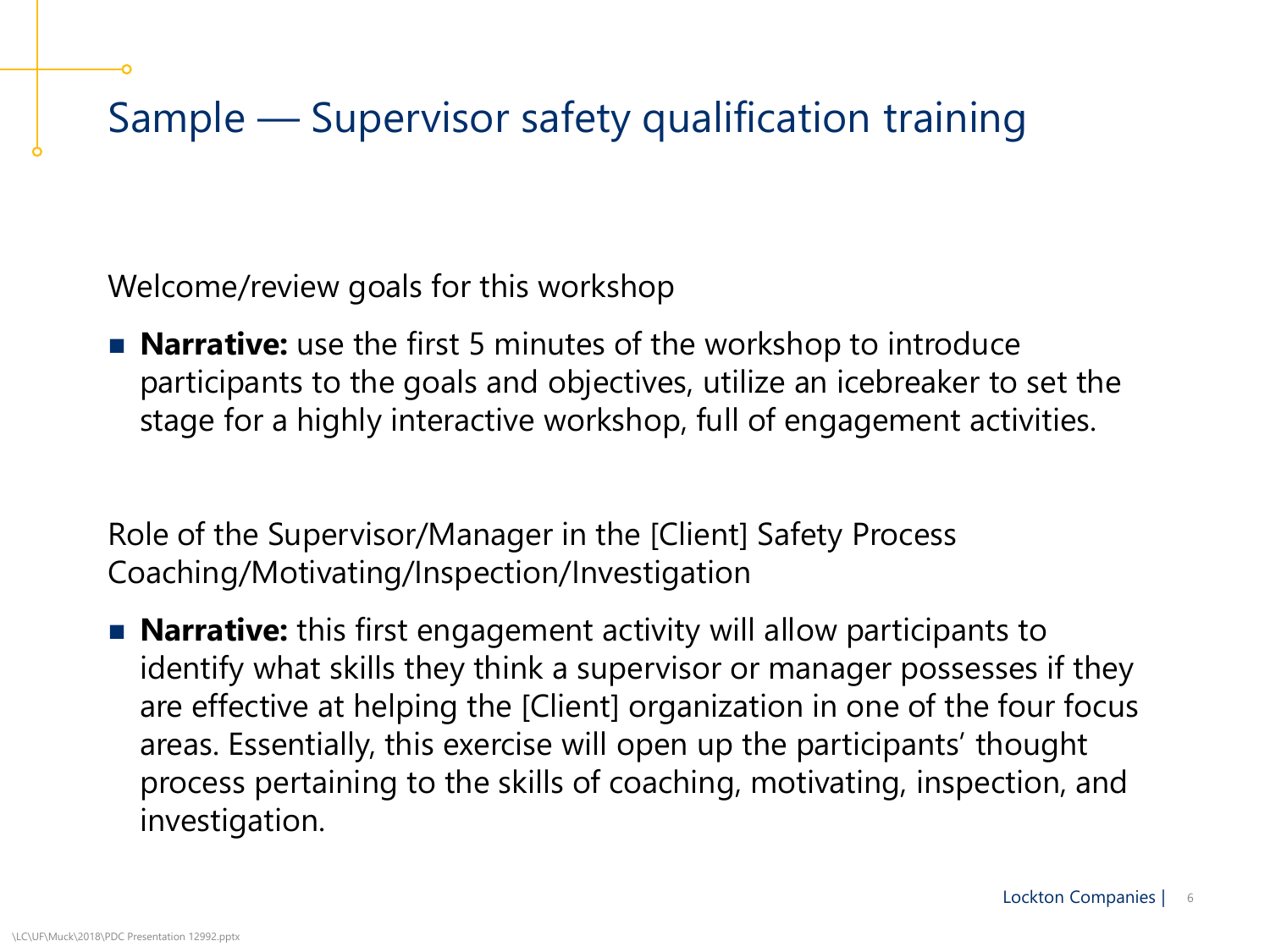Impact of Injuries/"Remember Charlie" Video

- **Narrative:** prior to getting too far into this workshop, this section will set the stage as to why helping supervisors reduce incidents in the workplace is important. The leader will use Q&A techniques to help the participants identify the following areas impacted by injuries:
	- Insurance cost
	- Experience modifier rating
	- Claim cost
	- Lawsuits
	- $\bullet$  OSHA
	- Humane

The main focus is on the humane aspect of safety. The "Remember Charlie" video is an actual testimonial from Charlie Morecraft, who was burned in a fire at Exxon/Mobil because he didn't follow the safety rules or procedures. It truly is an impactful video, which will conclude with challenging supervisors to think about truly improving their skills so they can keep their workers from going through this or a similar event. This has proven to be a foolproof way to set up the balance of the workshop.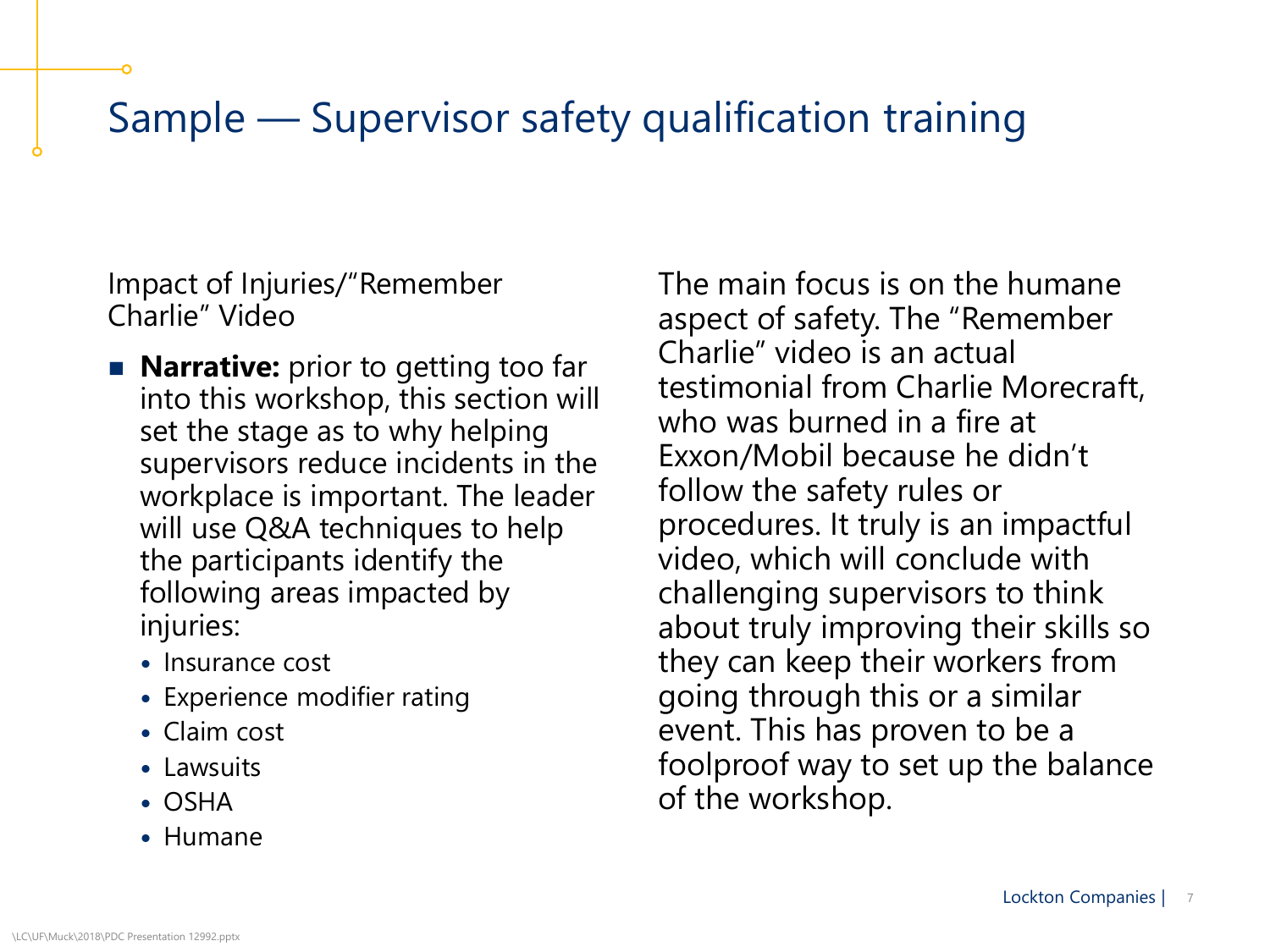Investigation Session/Learning Exercises

- **Narrative:** using learning exercise #1 and Q&A, the following take-aways will be covered.
	- Why supervisors are critical to the investigation process
	- Goal for the investigation
	- The incident triangle
	- Promoting near-miss reporting
	- Identifying multiple contributing factors
	- Looking beyond the employee
	- Sources of information for the investigation

Coaching Session—Maximizing Team Performance

- **Narrative:** the take-aways for this section include the following.
	- What makes a good coach
	- The power of the team (crew)
	- How to check for comprehension after giving instructions
	- Using open-ended questions
	- Leading by example
	- Teamwork exercise (Lunar Exercise)
	- Listening vs. hearing
	- Engaging the workers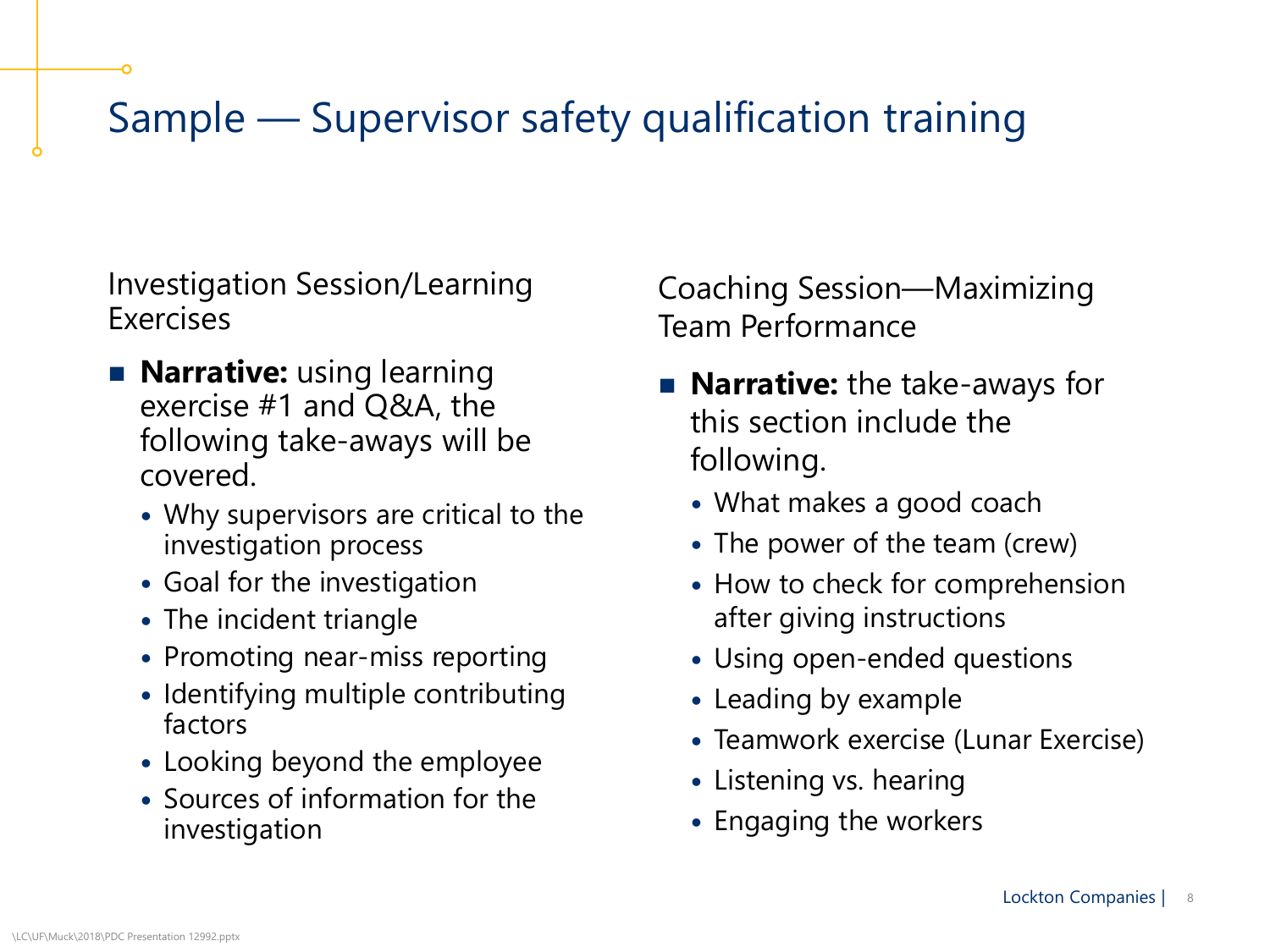Inspection Session

- **Narrative:** this section will need to be developed by [Client]. It is suggested the following takeaways be considered in the development of this section.
	- Inspection requirements on this site
	- Formal vs. informal inspections
	- Critical issues on-site
	- What is driving the Total Cost of Risk?
	- Hazard identification exercise
	- Identifying the energy source
	- Specific review of inspection items found on inspection format

Motivation Session—ABC

- **Narrative:** using a short PowerPoint presentation, the take-aways for this section include the following.
	- Why would a worker work unsafe?
	- Introduction to ABC theory
	- The power of positive reinforcement
	- Responding to worker suggestions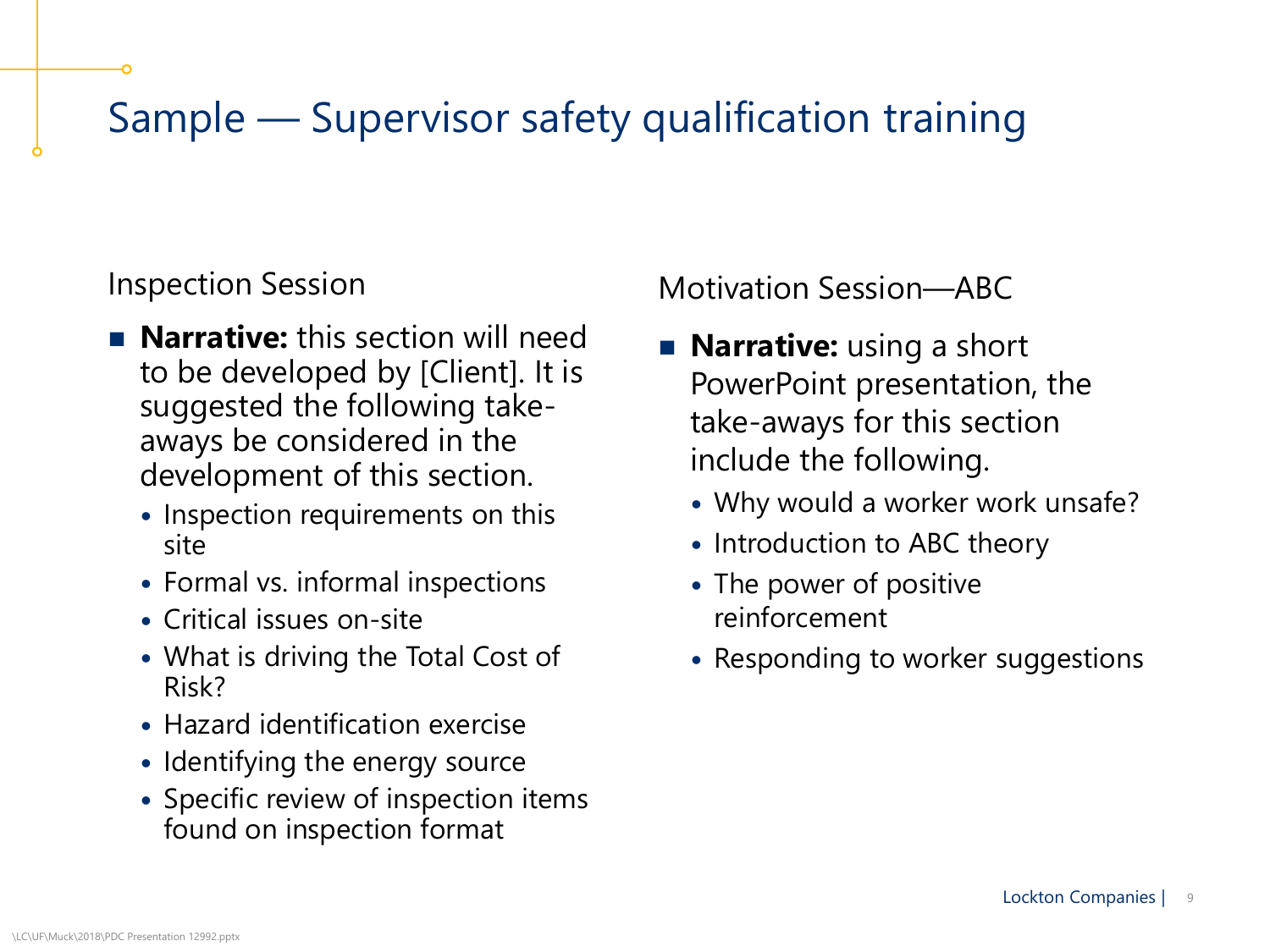

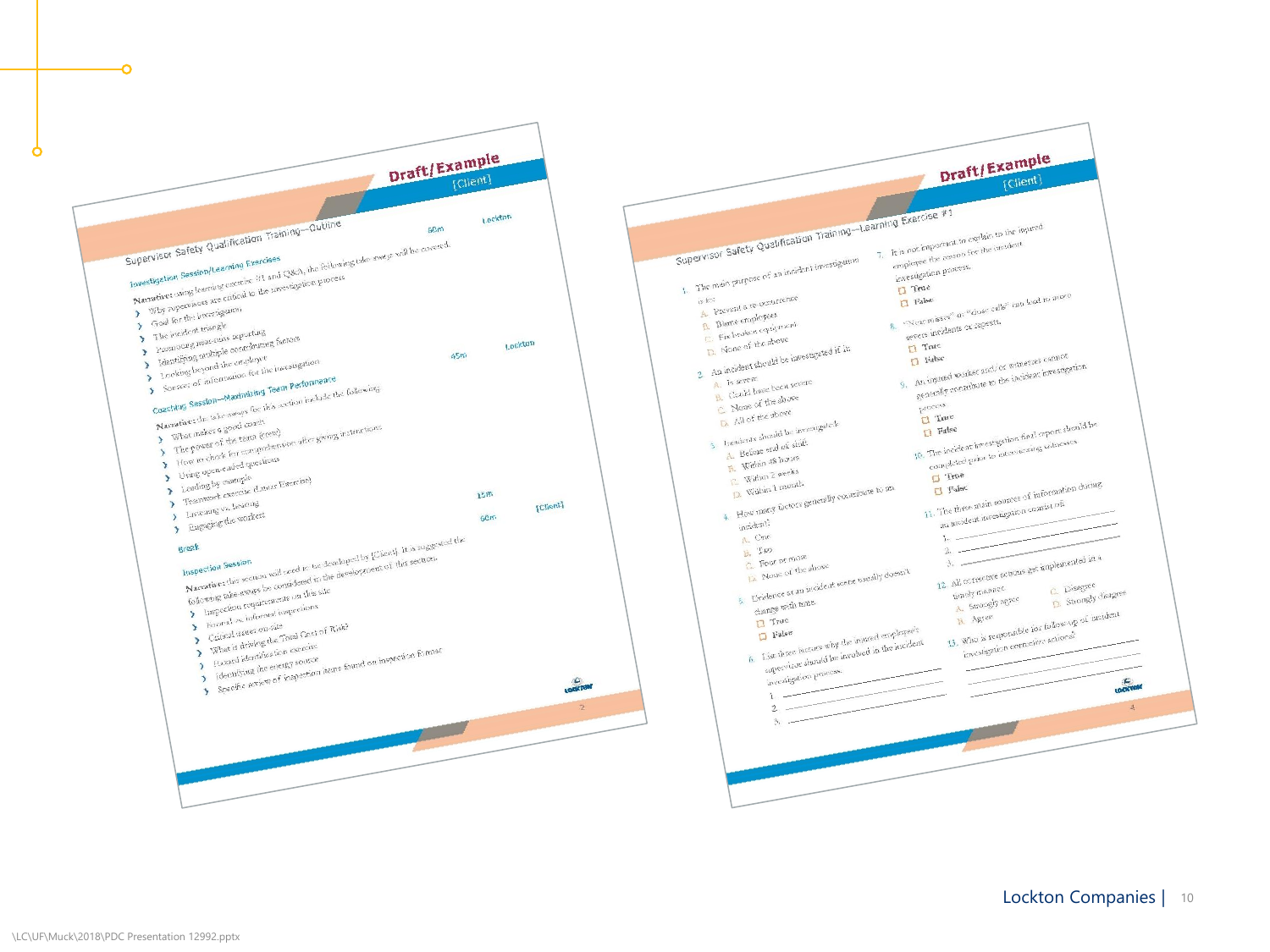#### Draft/Example [Client]

Supervisor Safety Qualification Training-Lunar Survival Exercise

#### Instructions

Instructions<br>You are a member of a space crew originally scheduled to rendezvous<br>You are a member of the lighted surface of the mood to land at a You are a member of a space crew originally schemed to Due to<br>with a mothership on the lighted surface of the moon. Due to<br>with a mothers for which however, your ship was forced to land at You are a member on the lighted surface of the moon. Due to<br>with a mothership on the lighted surface as forced to land at a<br>mechanical difficulties, however, your ship was forced to land at a<br>mechanical difficulties, howev with a mothership on up<br>mechanical difficulties, however, your ship was forced to latted<br>mechanical difficulties, however, your Luning landing, much of<br>spot 200 miles from the rendezvous point. During lappends on<br>spot 200 mechanical difficulties, however, where point. During landing, much of<br>spot 200 miles from the rendezvous point. During landing, much on<br>the equipment aboard was damaged. Because survival depends on<br>the equipment assessing spot 200 miles from un casumaged. Because survival depends on<br>the equipment aboard was damaged. Because survival depends on<br>reaching the modernity, the most critical items much be chosen for the 200-mile trip on foot.

the 200-mile trip on foot.<br>Listed below are the 15 items left intact and undamaged after landing.<br>Listed below are the them according to their importance for your crew. Listed below are the 15 items left intact and undamaged after answers<br>Your task is to rank them according to their importance for your crew<br>Your task is to rank them according to their important<br>to reach the rendezyous poi Listed below are the 15 neuron according to their importance for your task is to rank them according to their importance for your task is to rank the rendezvous point. Write the number 1 by in allowing them to recall the n Your task is to rank them according to the number 1 by<br>in allowing them to reach the rendezvous point. Write the number 1 by<br>the most important them, the number 15, the least important item. the most important item, the number 2 by the second-<br>the most important item, the least important item.

|                                                                         | A<br>My<br>Ranking | 6<br>Team<br>Ranking | c<br>Expert's<br>Ranking  | My<br>Score | Team<br>Score              |
|-------------------------------------------------------------------------|--------------------|----------------------|---------------------------|-------------|----------------------------|
| <b>Box of matches</b>                                                   |                    |                      |                           |             |                            |
| Food concentrate                                                        |                    |                      |                           |             |                            |
| 50 feet of nylon rope                                                   |                    |                      |                           |             |                            |
| Parachute silk                                                          |                    |                      |                           |             |                            |
| Portable heating unit                                                   |                    |                      |                           |             |                            |
| (2) 45-caliber pistols                                                  |                    |                      |                           |             |                            |
| 1 case dehydrated milk                                                  |                    |                      |                           |             |                            |
| (2) 100-lb. tanks of oxygen<br><b><i>UNKINGHISTORICAL CONTINUES</i></b> |                    |                      |                           |             |                            |
| Stellar map (of moon's constellations)                                  |                    |                      |                           |             | ---------------            |
| Life raft                                                               |                    |                      |                           |             |                            |
| Magnetic compass                                                        |                    |                      | ,,,,,,,,,,,,,,,,,,,,,,,,, |             |                            |
| 5 gallons of water                                                      |                    |                      |                           |             |                            |
| <b>COLORADO DE LA PROGRAMA DE LA CALIFICACIÓN DE</b><br>Signal flares   |                    |                      |                           |             | <b>A FEDERAL RESIDENCE</b> |
| First-aid kit containing injection needles                              |                    |                      |                           |             |                            |
| Solar-powered FM receiver-transmitter                                   |                    |                      | <b>TOTAL SCORE</b>        |             |                            |
| expression experience                                                   |                    |                      |                           |             | <b>LOGIC</b>               |
|                                                                         |                    |                      |                           |             | 8                          |
|                                                                         |                    |                      |                           |             |                            |
|                                                                         |                    |                      |                           |             |                            |